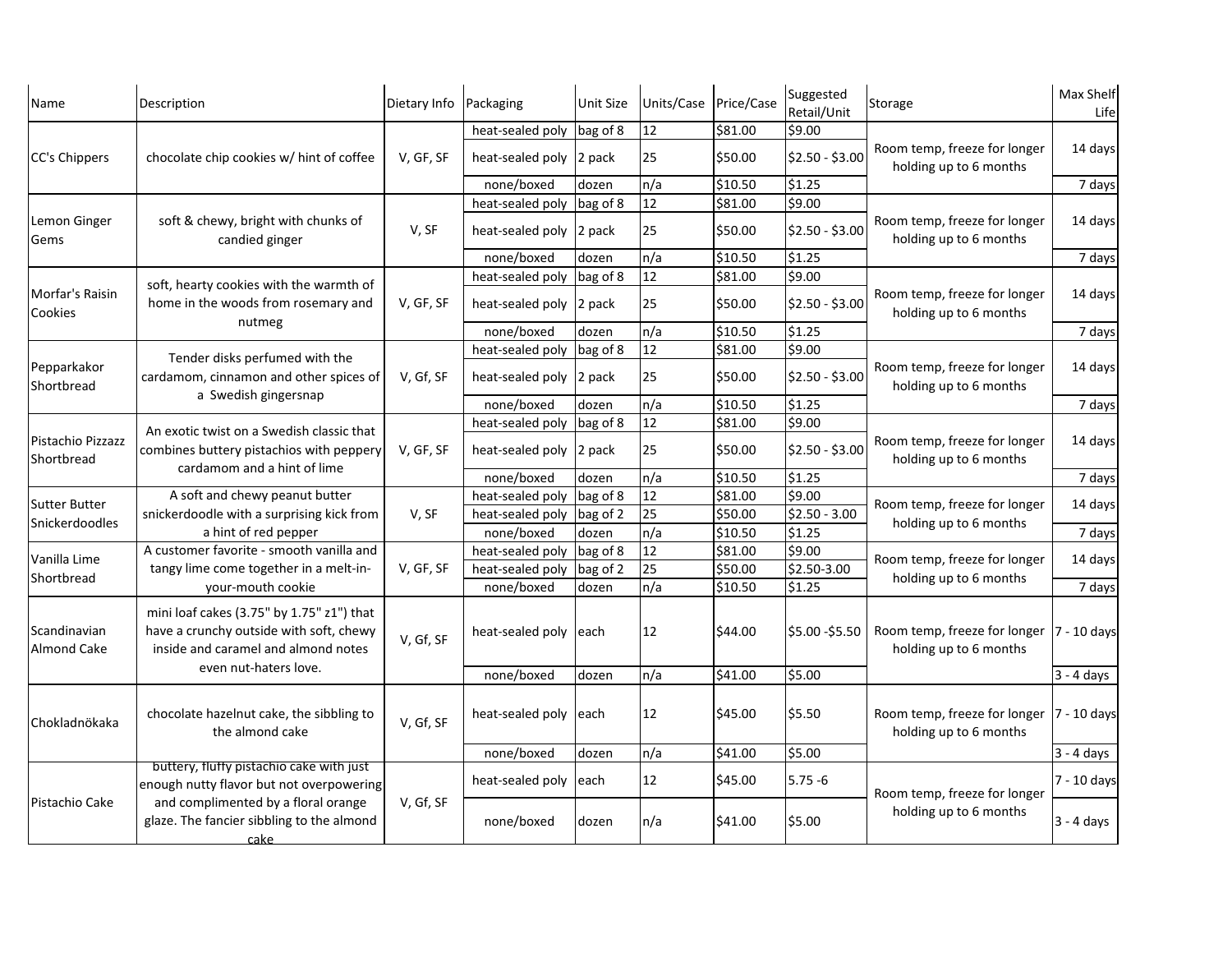|                                   | moist, caramelized and pound-cake like;<br>topped with a caramel coconut topping<br>Drømekage<br>similar to a macaroon. A take on the<br>V, Gf, SF<br>Danish Dream Cake that is an addictive<br>treat for coconut lovers |                       | heat-sealed poly each |                             | 12      | \$45.00 | $5.75 - 6$              | Room temp, freeze for longer<br>holding up to 6 months | 7 - 10 days  |
|-----------------------------------|--------------------------------------------------------------------------------------------------------------------------------------------------------------------------------------------------------------------------|-----------------------|-----------------------|-----------------------------|---------|---------|-------------------------|--------------------------------------------------------|--------------|
|                                   |                                                                                                                                                                                                                          |                       | none/boxed            | dozen                       | $\ln/a$ | \$41.00 | \$5.00                  |                                                        | $3 - 4$ days |
| Lingonberry                       | tender sour-cream style cake bursting<br>with tart, intriguing lingonberries and                                                                                                                                         | V, SF                 | heat-sealed poly each |                             | 12      | \$44.00 | \$6.00                  | Room temp, freeze for longer<br>holding up to 6 months | 7 days       |
| Coffeecake                        | cinnamon streusel. Each cake measures<br>approximately 3.75" x 1.75" x 3".                                                                                                                                               |                       | none/boxed            | dozen                       | $\ln/a$ | \$40.00 | $$5.00 - $5.50$         |                                                        | 3 days       |
| Just Bananas<br>Bread             | hearty, moist bread sweetened only with<br>bananas and a hint of sugar in candied<br>ginger. Also available in a chocolate<br>version. Thick (1 1/2") slices.                                                            | V, GF, SF             | none/boxed            | loaf (9<br>thick<br>slices) | $\ln/a$ | \$32.00 | \$4.00                  | Refrigerated or frozen                                 | 5 days       |
| Pepparkakor<br>Cake               | moist yet delicate Sweidsh gingerbread<br>cake                                                                                                                                                                           | V, SF                 | none/boxed            | dozen                       | $\ln/a$ | \$31.00 | \$4.00                  | Room temp, freeze for longer<br>holding up to 6 months | 5 days       |
| Chocolate Ginger<br>Pumpkin Bread | 4" x 2" moist loaves filled with delicious<br>suprises and fall flavor                                                                                                                                                   | V, GF, SF             | none/boxed            | dozen                       | $\ln/a$ | \$32.00 | \$4.00                  | Room temp, freeze for longer<br>holding up to 6 months | 7 days       |
| <b>Cupcakes</b>                   | large but not humbo, about 4" across top<br>when frostied, 2.5" on bottom. Flavors<br>kept in sotck vary but we can customize<br>to your needs                                                                           | V, SF, GF             | none/boxed            | dozen                       | $\ln/a$ | \$34.00 | $$4.00 - $4.50$<br>each | refrigerated                                           | 7 days       |
| Seasonal Scones                   | ex. tarragon vanilla, strawberry shortcake,<br>blackberry basil, fig walnut, pumpkin<br>spice, lemon pear                                                                                                                | V, SF,<br>(mostly) GF | none/boxed            | dozen                       | $\ln/a$ | \$27.00 | $3.00 - 3.50$           |                                                        | 3 days       |
| Large Muffins                     | seasonal and year round flavors including<br>Blueberry Lemon Thyme, Pistachio<br>Rosewater, Lemon Poppy, Rhubarb                                                                                                         | V, SF, (some<br>GF)   | none/boxed            | dzoen                       | n/a     | \$32.00 | $$3.50 - $4.00$         | Room temp, freeze for longer<br>holding up to 6 months | 3 days       |
| Small Muffin                      | Buckle, Pear Cardamom, etc.                                                                                                                                                                                              |                       |                       |                             |         | \$20.00 | $$2.00 - 2.50$          |                                                        | 3 days       |
| Cinnaon Rolls                     | Scandinavian style fluffy sweet dough<br>twisted, with cinnamon sugar schmear<br>into buns and frosted with vanilla icing.                                                                                               | V, SF                 | none/boxed            | dozen                       | $\ln/a$ | \$32.00 | \$4.00                  | Room temp, freeze for longer<br>storage                | 3 days       |
| Almond<br><b>Raspberry Danish</b> | 3 1/2 - 4" rings filled with jam and almond<br>paste                                                                                                                                                                     | V, SF                 | none/boxed            | dozen                       | $\ln/a$ | \$32.00 | $$4.00 - 4.50$          | Room temp, freeze for longer<br>storage                | 3 days       |
| Hazelnut Pan au<br>Chocolat       | 5" hazelnut filled croissant                                                                                                                                                                                             | V, SF                 | none/boxed            | dozen                       | n/a     | \$45.00 | $$5.50 - $6.00$         | Room temp, freeze for longer<br>storage                | 3 days       |
| Seasonal Fruit<br>Danish          | ex. pear marzipan, strawberries n' cream,<br>peach basil turnover.                                                                                                                                                       | V, SF                 | none/boxed            | dozen                       | $\ln/a$ | \$45.00 | $$5.50 - $6.50$         | Room temp, freeze for longer<br>storage                | 3 days       |
| Cardamon Buns                     | fluffy, sweet dough with cardamom sugar<br>filling and topped with pearl sugar                                                                                                                                           | V, SF                 | none/boxed            | dozen                       | n/a     | \$32.00 | $$4.00 - $4.50$         | Room temp, freeze for longer<br>storage                | 3 days       |